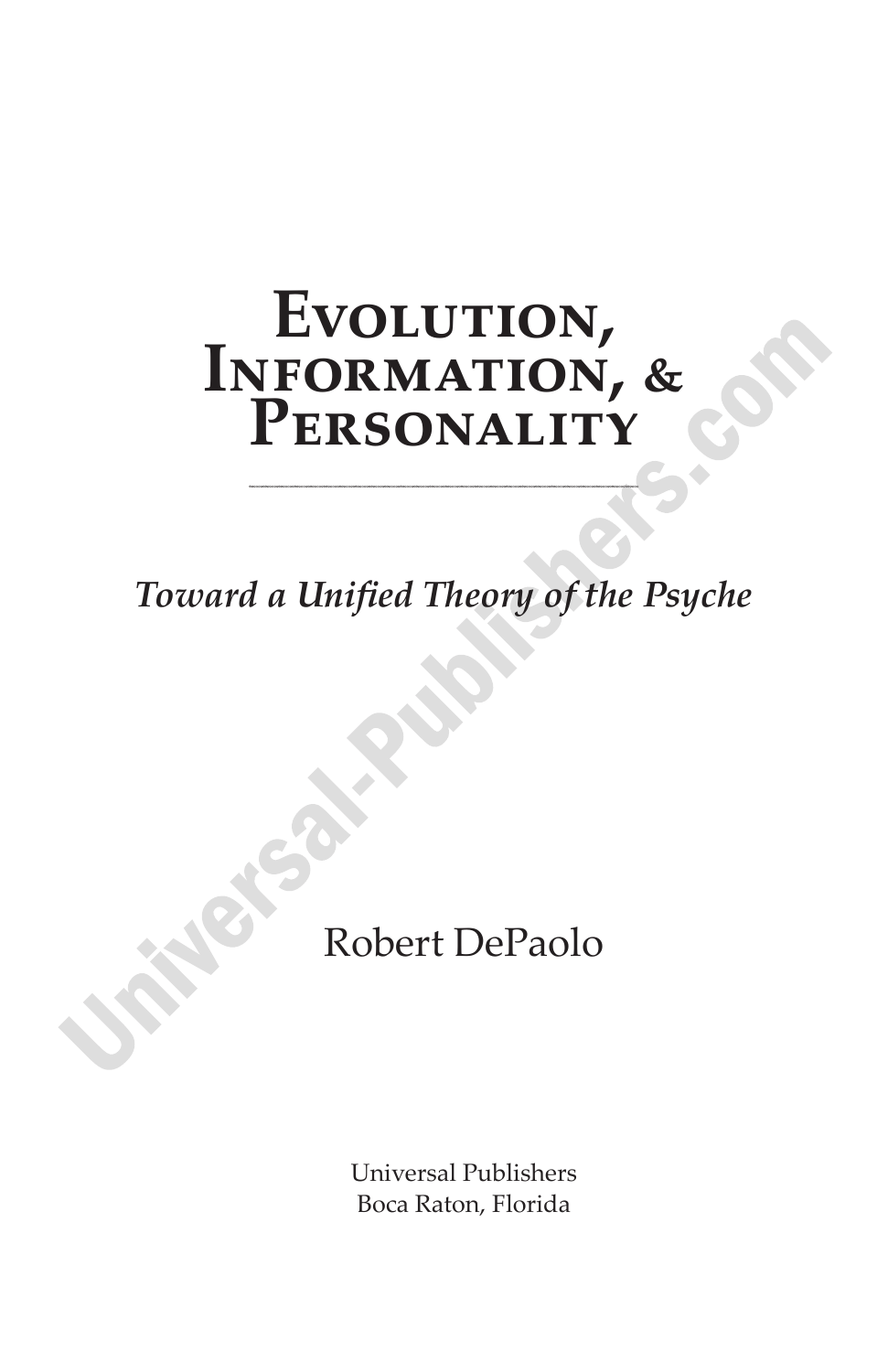*Evolution, Information & Personality:* **Toward a Unified Theory of the Psyche** 

Copyright © 2007 Robert DePaolo All rights reserved.

> Universal Publishers Boca Raton, Florida • USA 2007

> ISBN: 1-58112-977-7 13-ISBN: 978-1-58112-977-9

www.universal-publishers.com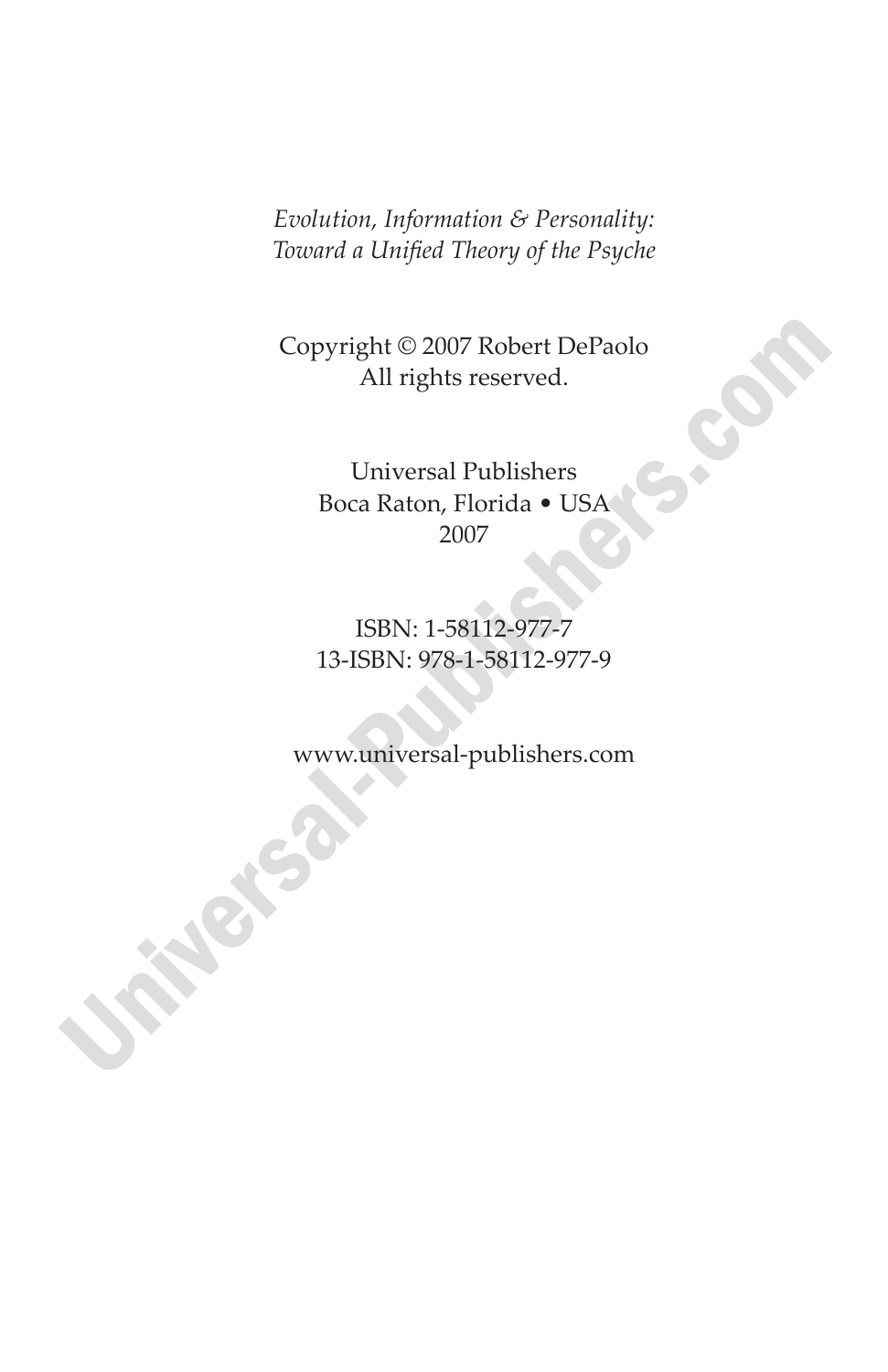## **ACKNOWLEDGEMENTS**

Ann, for her patience and encouragement. Steffie and Neal, for their tolerance. Dr. Frank McAloon, for his guidance and friendship over the years. John, a brother and a colleague.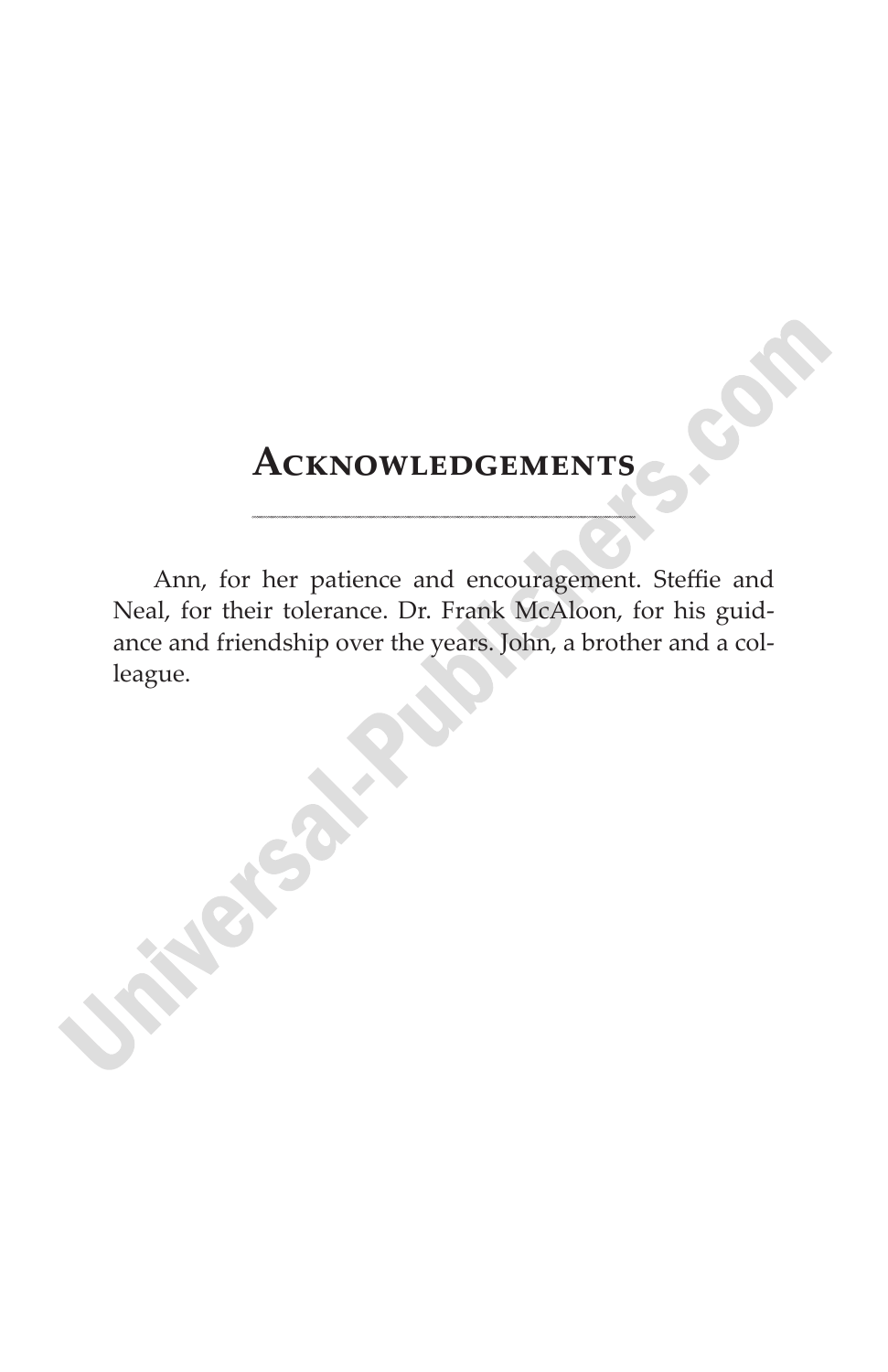# *Praise for EѣoљѢѡіoћ, Iћѓoџњюѡіoћ, <sup>ӕ</sup>*

### **PFRSONALITY**

"Not since Julian Jaynes' *The Origin of Consciousness in the Breakdown of the Bicameral Mind* has there been such a thought provoking account of human personality. Robert DePaolo's description how the mind evolved and its implications for psychiatry are ahead of our time - a must read for any student or professional in the fields of philosophy and psychology."

*David Kamen, PhD. Clinical Psychologist, Nashua Counseling Center*

"A revolutionary treatise that includes an invigorating and thought provoking new therapeutic approach."

*Deborah Whitaker-Duncklee, Transpersonal Therapist, Author of* Looking Glass Sky, The Widow's Walk, *and screenplays:* Coconut Grove and We are Stardust.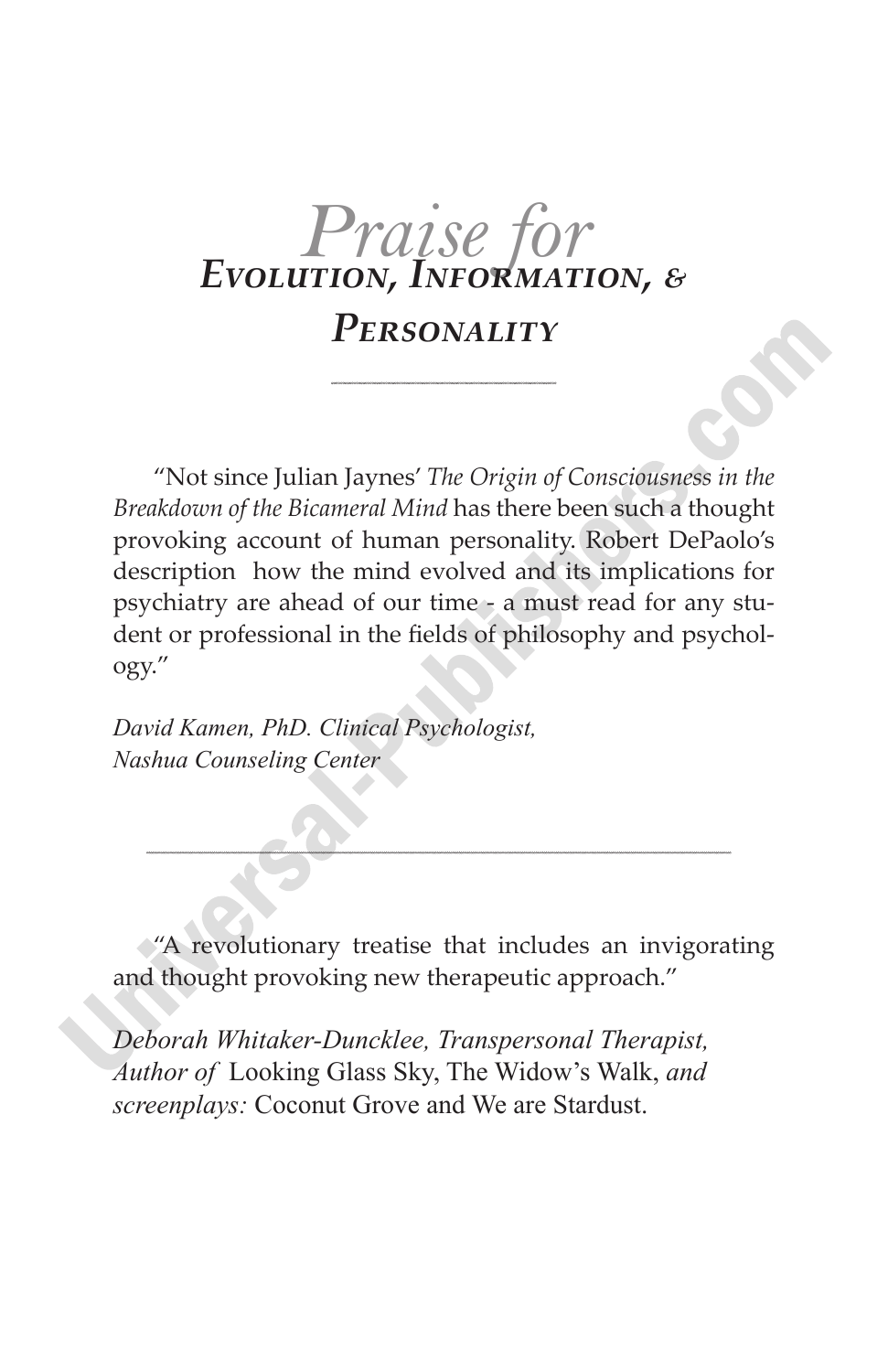# TABLE OF CONTENTS

| Chapter 3 The Evolution of Uncertainty  45       |  |
|--------------------------------------------------|--|
|                                                  |  |
| Chapter 5 Mind, Energy, & Information 81         |  |
|                                                  |  |
|                                                  |  |
| Chapter 8 Nature, Nurture, & Something Else  141 |  |
|                                                  |  |
| Chapter 10 The Act of Wellness  171              |  |
| Chapter 11 Reviving the Unconscious 185          |  |
| Chapter 12 The Evolution of Personality 201      |  |
|                                                  |  |
|                                                  |  |
|                                                  |  |
| Chapter 16 Diagnosis, Treatment, & Closure263    |  |
|                                                  |  |
|                                                  |  |
|                                                  |  |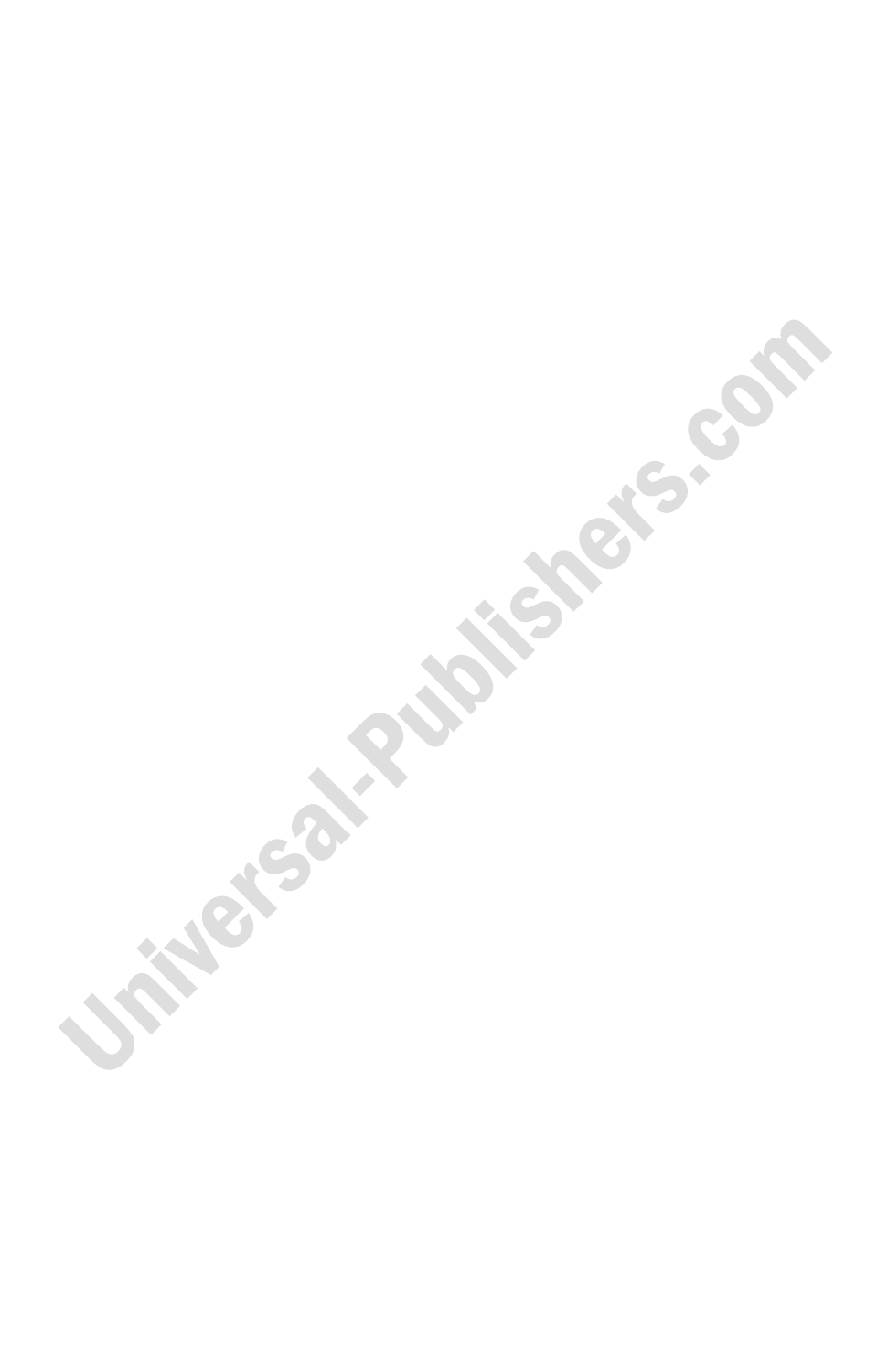#### **PREFACE**

If writing a multidisciplinary treatise is difficult (and this endeavor wasn't exactly a walk in the park) then I had to imagine how difficult it might be for the reader to assimilate the cross references to evolution, information dynamics and clinical psychology that characterize this book. Moreover, I had to consider that reading a book written in language derived from quantum physics, psychology and anthropology might prove to be a bit dreary, even for seasoned clinicians. So to preclude possible confusion this book was written with Information Theory in mind. That's why, for the sake of clarity, certain themes are repeated in successive chapters to serve as an anchor point for the diverse ideas that revolve around them.

As to the book itself, it is offered as an integrative theory. For those who favor linear determinism and the narrow treatment of variables one at a time, this might seem speculative. Others, with an interest not just in understanding who we are, but how we fit into a vast cosmos might find it intriguing. My only hope is that it fosters debate.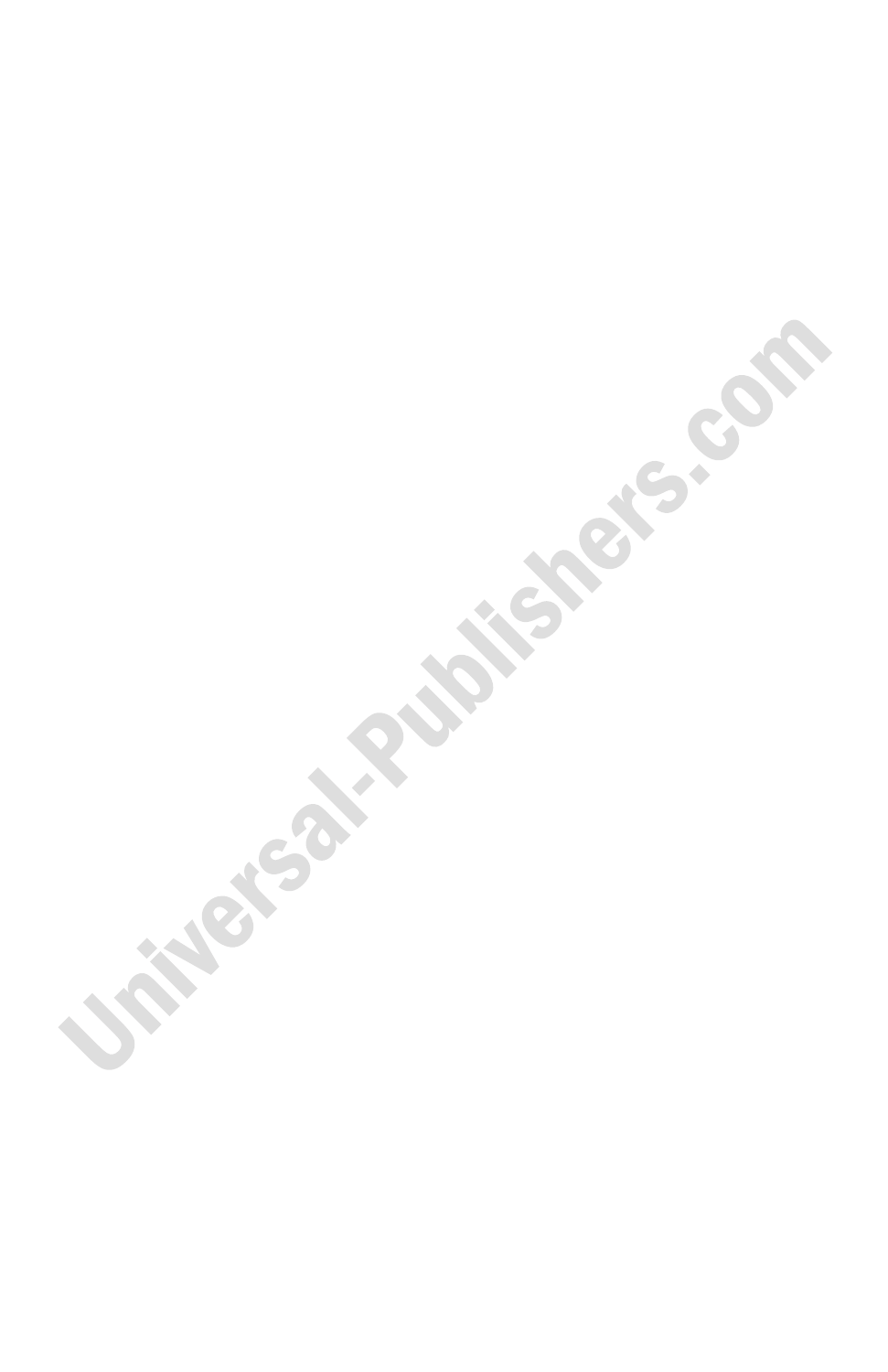$Chatter$  1

It is incumbent on anyone espousing a unified theory of personality to connect all the dots; and not just those corresponding to the neurological, psychological and evolutionary facets of human behavior, but also to the universe from which the mind emerged.

In one sense, that statement might seem obvious. To paraphrase the late astronomer Carl Sagan, it is beyond dispute that human beings are made of "star stuff." Our chemistry, our atomic structure and perhaps the ultimate sources of our behavior, motivation and intelligence all derive from the cosmos.

In another sense, that statement might seem specious. After all, we are conscious, whereas the cosmos is not. We have motives and intent, we make decisions, have emotions, get jealous, and at least make an attempt at being faithful and honest. The cosmos does not. Or is that quite true?

If it is true, and there is a fundamental and irrefutable distinction between living and non living entities, and between consciousness and the rules governing the flow of information throughout the universe, then there would have been no point in writing this book. Obviously, the premise of this book is that there *is* a connection; in fact a root connection that determines the various manifestations of energy, gravity, motivation, shape, form, substance, meaning, language, and everything else. The central thesis here, is that whether living or inanimate, homeostatic or static, everything in the cosmos is more or less *informed*, and that the amount of information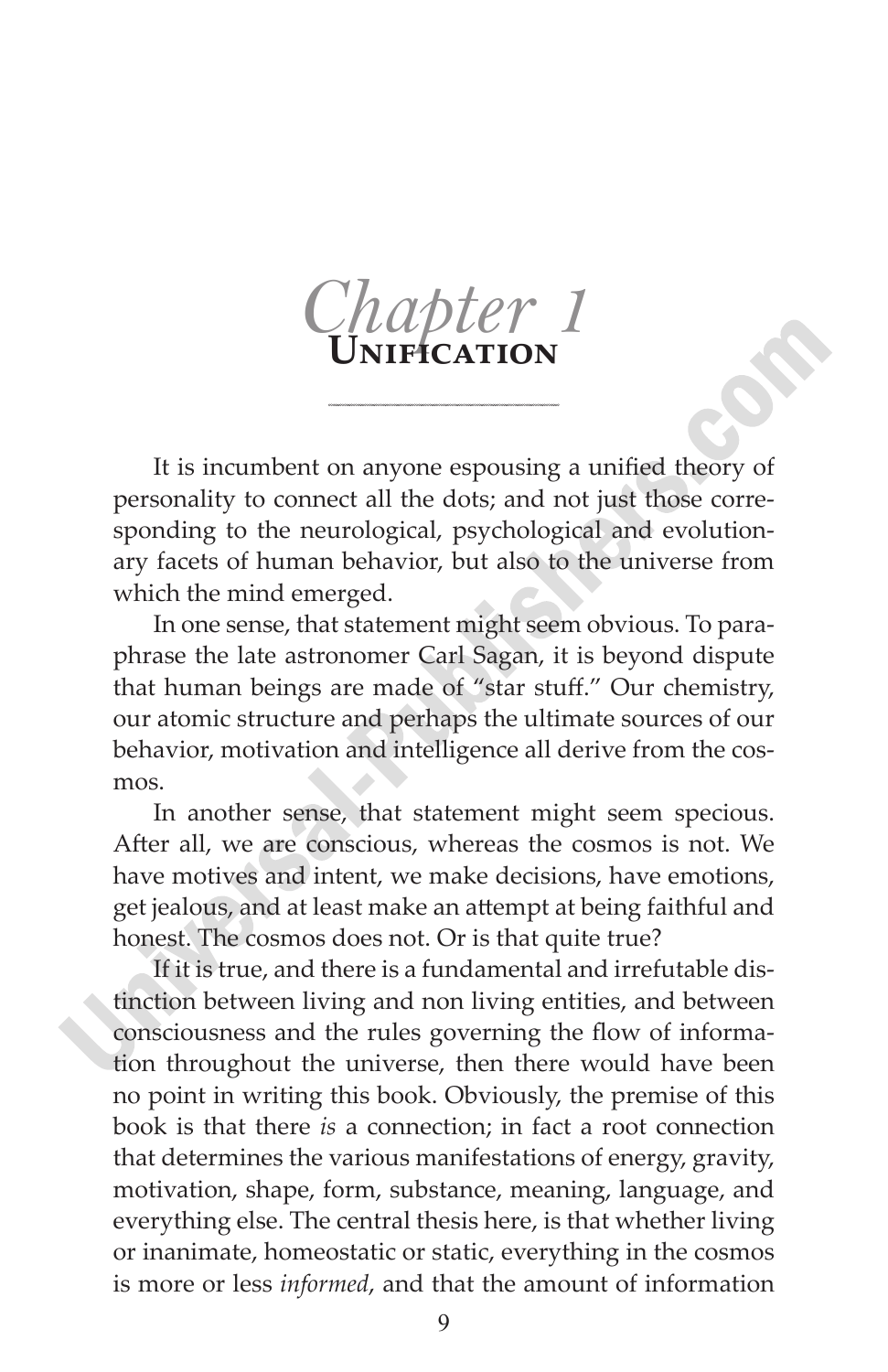and the potential to remain informed, based on the components and complexity of any given entity determines its nature - including the personality.

But what does it mean to be informed? In the usual sense, it means to receive a message from some other source. In scientific terms, it means much more than that. Certainly, information sources such as books, language and mathematics are part of a broad phenomena called *information*, but only because the messages they convey can be distinguished from "noise" in the background, or from within the input package itself.

Information, as defined objectively, means any signal or code that is distinguishable from other inputs, yet is redundant enough to be considered systemic, rather than random.

One of the first to expound on the particulars of Information Theory was Claude Shannon. He, Warren Weaver and others eventually defined the parameters of this process, including a way to measure the amount of information obtained in any given system.

To them, information is not static, is it instead dynamic. While subject to mathematical precision, it is also relativistic, because information is always defined as a reduction in uncertainty, and uncertainty has to do with the initial state of any given system or entity. If the entity has many variables without resolution or distinction - like a haystack - and some resolution is uncovered amidst that - like a needle - then the system would yield a high degree of information. On the other hand, if the system is low in uncertainty, ie. has already yielded some resolution; for example a word fragment such as….furnit… or eleph… then any further resolution, such as the addition of he letters... u-r-e or ...a-n-t- will be said to have provided less information…or reduced less uncertainty Thus, the greater the uncertainty in any system the greater its information attaining capacity.

The mathematical correlate of information is the *bit*, which stands for *binary digit*. It signifies that, like an atom or a particle, information has a lowest common denominator. It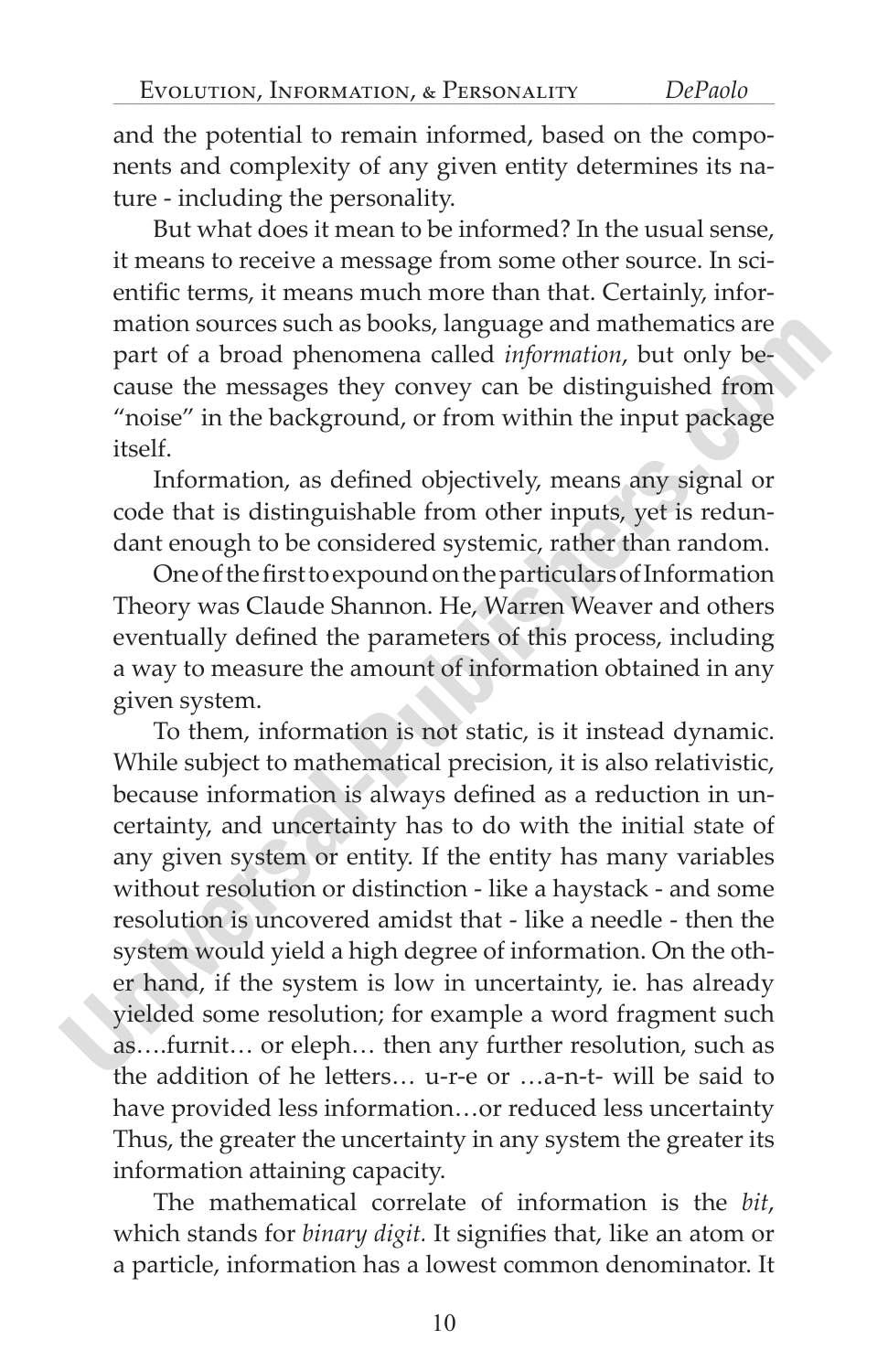#### UNIFICATION

is the couplet "yes-no." Each resolution provides a yes or a no, and when uncertainty is high, those yeses and no's tend to have greater impact on the process of discovery. For example if the question was asked: *Who was the President of the U.S. during the Civil War, Lincoln or Buchanan*…and someone answered…*Lincoln,* that would comprise a single bit of information. On the other hand, if the question was asked…*Which American President is considered the greatest of them all*…and the answer was *Lincoln,* it could comprise more than one bit. That is because there are many presidents from which to choose. Even if one narrowed it down to FDR, Theodore Roosevelt, Jefferson and John Kennedy, the answer *Lincoln* would offer five bits of information by its elimination of the others. The second question contains more uncertainty and that is the reason why any response would have reduced more of it, thus provided more information.

While Information Theory was first developed around World War Two, when the Brits used it to break the Nazi communication code, its range has expanded well beyond those parameters, such that a cosmologist like Heinz Pagels was able to see its relevance in the operations of the universe. It is now used to explain a great many phenomena that pervade the cosmos, and, interestingly, attempts have been made by Pagels and others to link it to a very important universal constant - energy.

The relationship between information and energy is analogous to the relationship between space and time, or energy and mass. The factor they have in common is *entropy*, which is defined as a state of decay; not one devoid of energy, (because energy cannot disappear, it can merely change to another form), but without *manifest or focused* energy. In other words a potential, rather than actual state. For example, the current universe has precisely as much energy as it had prior to the formation for galaxies, stars and planets and always will. However the way in which that energy is manifest can and does change dramatically.

A state of entropy means the system is flat. It contains no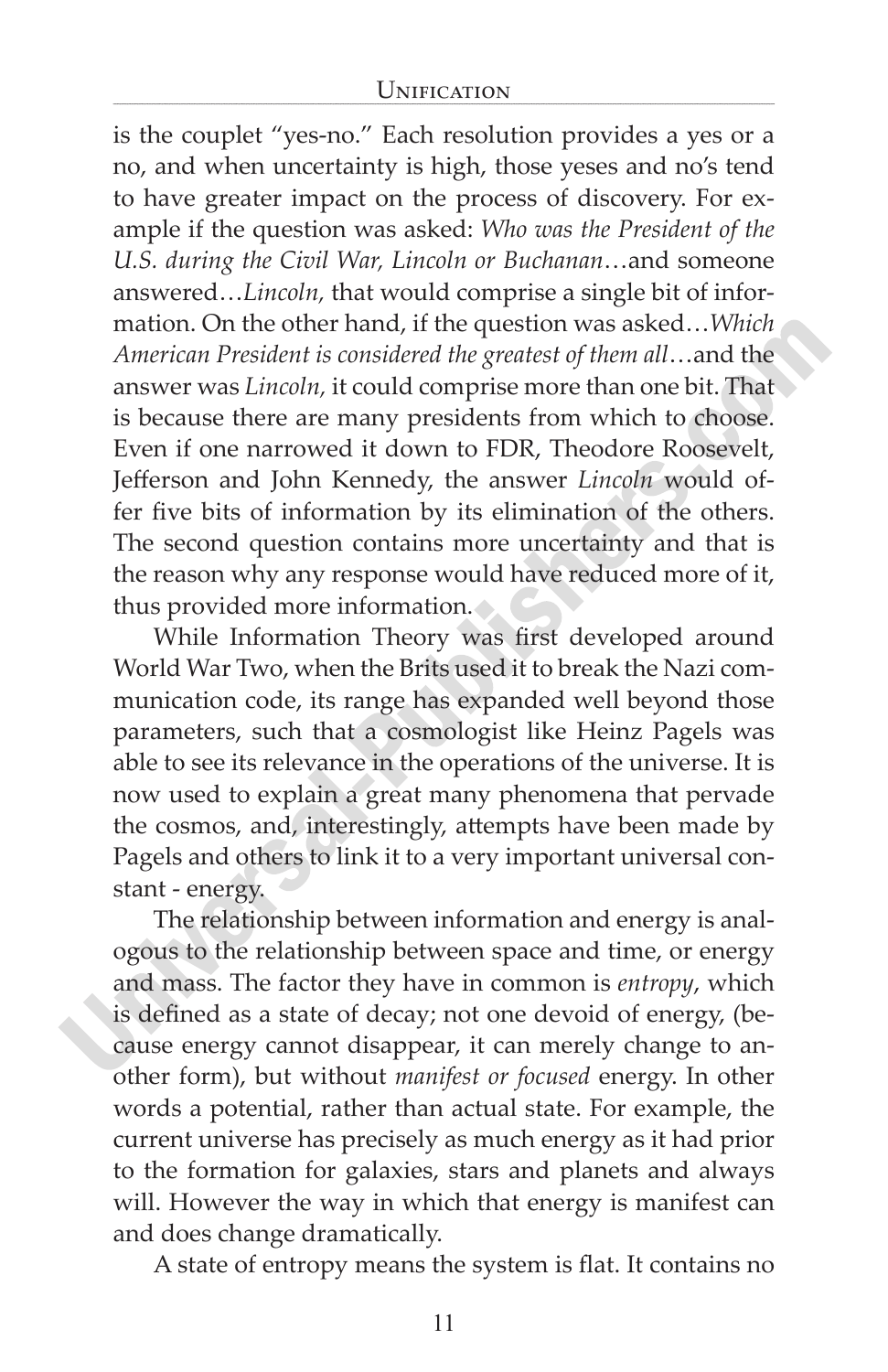information, no codes and therefore no systemic functions. Death is entropy, black (the absence of color) is more entropic than blue or green. Genes that never mutated would be entropic, whereas those that can mutate at least carry more information and more systemic, useable energy. Thus, when the information content is low, the energy content is also said to be low.

When it comes to abstract processes such as language, things get a bit more complicated. Words in themselves do not contain mass or energy. They are obviously just symbols. Yet they act upon physical entities, most notably the human brain, and have the same effect on those physical entities as would a physical object or process.

For example, if language became stagnant, with no slang, modifications, nuance, idioms, or periodic influence from foreign languages, the listeners and speakers would lose energy, and lapse cognitively toward a state of entropy. The attention spans, the zest with which ideas were expressed, the emotional reactions to the spoken word, would all flatten out, until such time as language would lose its usefulness as a tool for communication and relationship-building. It might even reach a point where it suffered a cultural death, that is, unless someone came along and added gestures, intonation, new words, idioms and other novel features. The point is, the relationship between information and energy holds true, even when abstractions are involved.

The information process can also be exemplified diagrammatically. For example, if one views it as being akin to the bleeps on a heart monitor or an EKG, the various grades of information and entropy might look like the following:

No information (state of absolute entropy) \_\_\_\_\_\_\_----\_\_\_\_\_\_\_---- Some information (novelty plus redundancy) *\_\_\_\_\_----\_\_\_\_\_\_----\_\_\_\_\_* Higher information content (more encoding) Higher information content - but proceeding toward entropy, because the code is itself becoming repetitive.  $\frac{***}{***}$  \_\_\_\_ \*\*\* Re-information.

The new code  $(\overline{**})$  is introduced to break up the monotony of prior code (---) and override entropy. Thus, the energy in the system \_\_\_---\*\*\* remains high.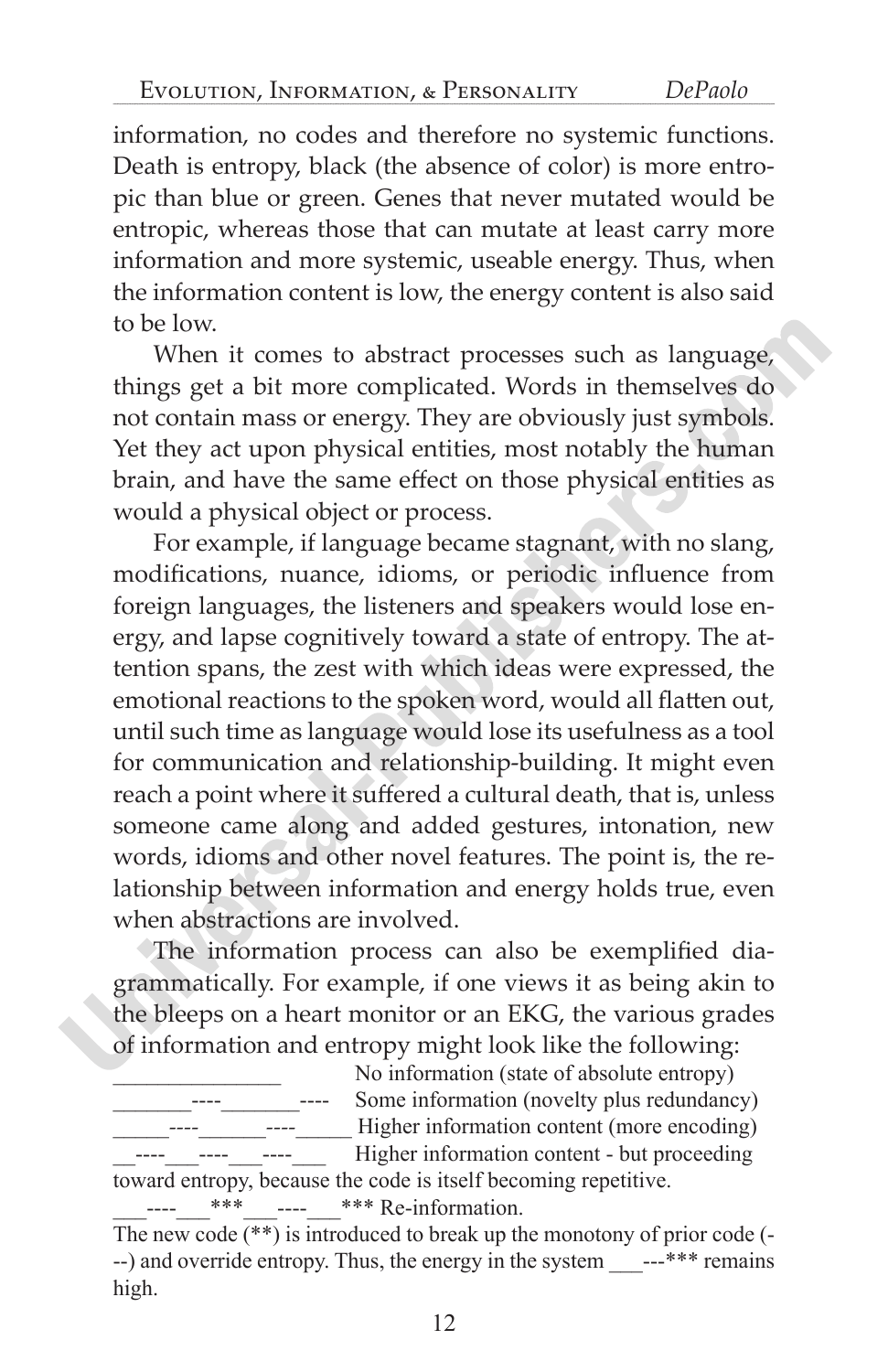An ideal information system would be one not only high in information content at any given point in time, but one built to last and self regulate, and with an on-going capacity to accommodate new codes. Such a system might look like this:

\_\_\_---\_\_\_---\_\_\_\*\*\*\_\_\_\*\*\*\_\_\_----\_\_\_\*\*\*\_\_\_^^^\_\_\_^^^\_\_\_--- \_\_\_---\_\_\_\*\*\*\_\_\_\*\*\*\_\_\_^^^

Yet, in operating this way, the system would run risks. Since all information systems need a point of stability from which codes can deviate, a code-heavy system might either become so de-stabilized as to lose its integrity or become itself monotonous, thus plunging into a state of entropy - or as it is also referred to… a state of *equilibrium*.

How does the ideal system operate in light of that problem? It does so by having a point of stability so encompassing that it can accommodate an ongoing introduction of new codes without losing its stability. Consequently, the more elastic the stability factor, the better. The stability factor is like a rule, or a theme. The codes are a variation on that theme. It is that relationship that determines whether an entity has manifest energy or is in decay, whether it is alive or dead, healthy or ill, perceptible or imperceptible, creative or stagnant, fulfilled or depressed - even whether or not it actually exists.

#### *Unusual Couplets*

To further clarify what information means in a universal sense, consider the following comparisons of things not ordinarily viewed as similar, but with much in common. Take human language and gravity, an odd couple if ever there was one. In what ways can one consider them both informed? With regard to language, it was mentioned above that a repetition of the same words over and over again, or a potpourri of words with no semantic code would have little meaning for a listener. Beyond the words, there would have to be intonations and emphases to give greater weight to some parts of the message than others in order to convey maximal meaning. The fewer the variances, the greater the monotony, and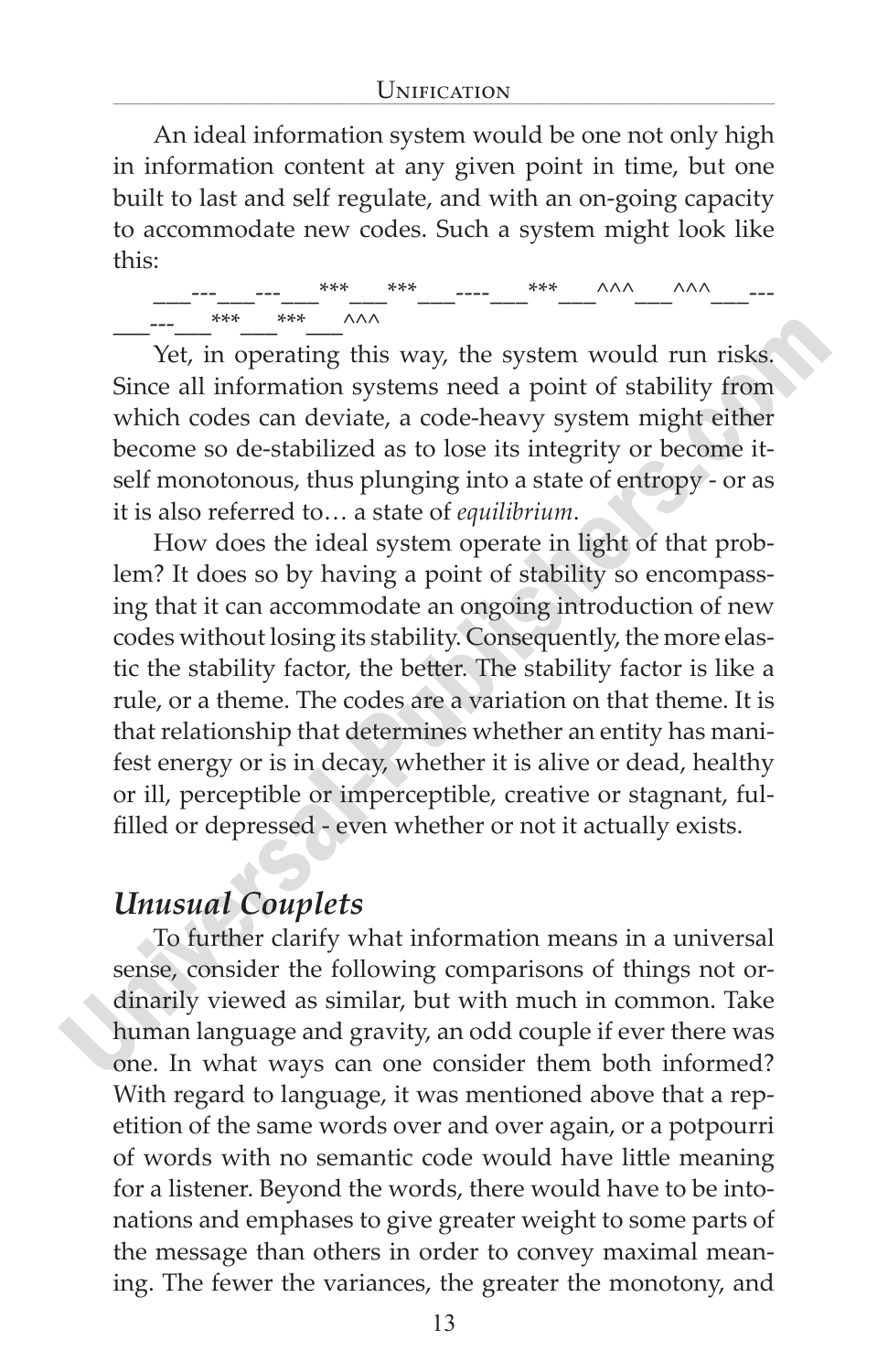the less information will be conveyed. In addition, less energy, in the forms of vigilance, attention and reciprocity, would be expended.

But distinction is not itself a code. Nor is it necessarily information. An unusual string of words could stand out from other words, but add nothing systematic or comprehensible to the message. That would not provide any increase in information. For example the passage….

*I am a reasonable person, because I use reason a lot, and reason is a good thing to use, which is why I am not an albino…*carries little information content. This is true for two reasons: first the "reason" foray is repeated and not encoded by a distinct concomitant. The distinctive phrase…*I am an albino*…has no relationship to the central theme, thus it is random verbiage. Yet, if the passage read…*I am a reasonable person who believes in weighing options before making a decision…*that would be more informative, because the option clause stands out from the reason clause yet adds to its meaning. Put another way, the latter sentence provides the two things an informed system needs to be informed; some degree of sameness and some degree of novelty that both operate within an integral system. In this case the system is comprised of the grammatical rules of the English language and the broader cognitive rules (what Noam Chomsky has labeled the *universal grammar)* that emanate from the cognition indigenous to all human minds.

Now consider how that pertains to something as apparently distinct from human language as gravity.

Beyond the physical aspects of gravity as they were first understood by Galileo. Newton and finally Einstein, lies something even more fundamental. Einstein's General Theory of Relativity characterized gravity as a dent in the fabric of space. It was a brilliant idea, not just because of its complexity, but also because of its simplicity. While Newton calculated the "what" Einstein determined the 'why" and did so in a way that could be understood by a fourth grader. His premise was that space, time and mass are all intertwined. Therefore one can look at space as a material thing. Not a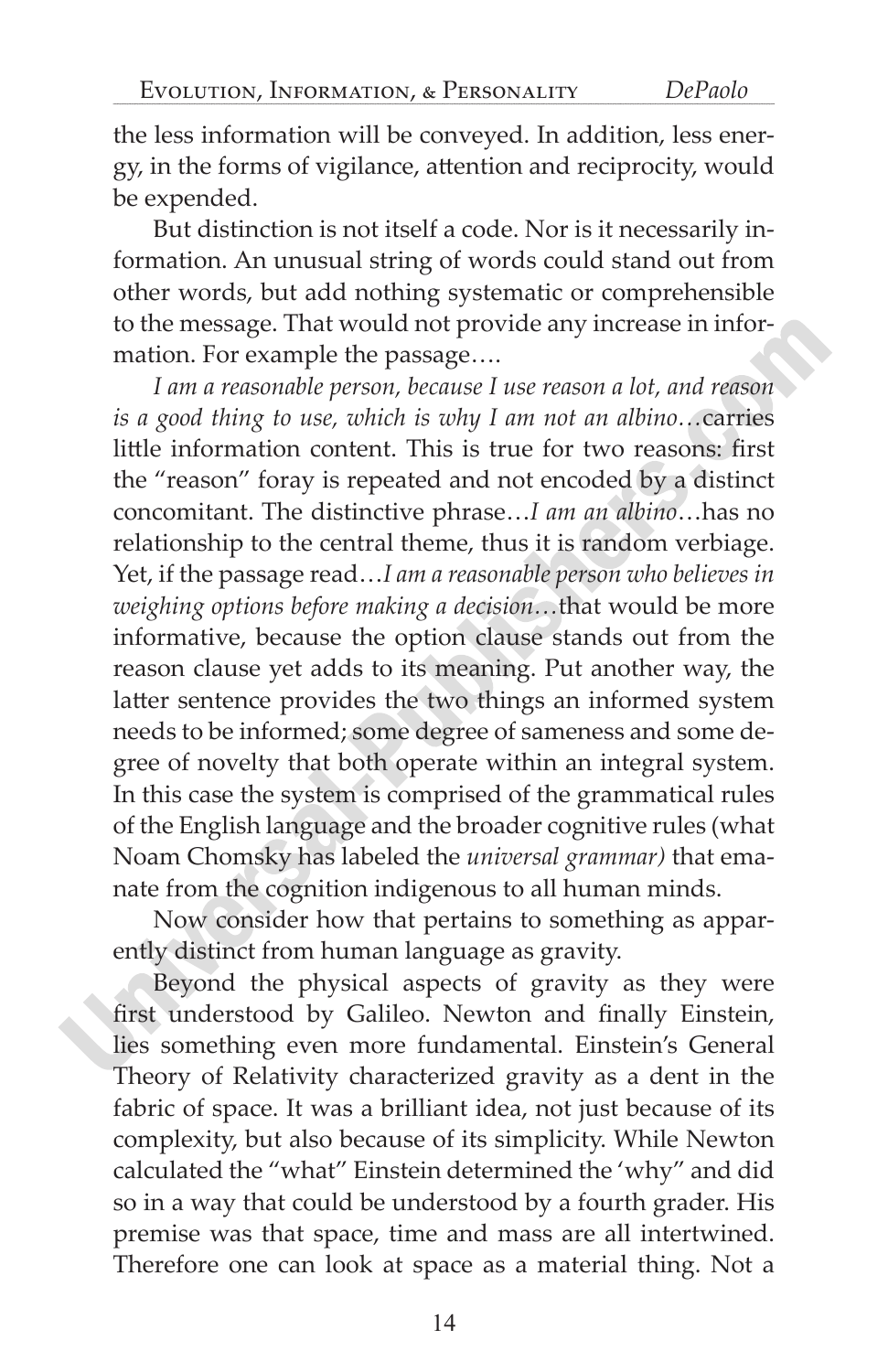void into which things came and went, but an entity with perhaps less mass in certain locations but with mass, nonetheless. Since it is material, one can look at space as a stretch of cloth with balls rolling around on top. In that scenario, the smaller balls will tend to "sink" toward the larger balls when in close proximity.

Yet while modern physicists are in the process of further describing the cosmos in material terms with the discovery of gravitons, ie, the particles which facilitate this process, it is not the final word on gravity.

To find that ultimate gravity-maker requires a detour from the physical world espoused by Einstein; not into the spiritual world (this is not a prelude to a creationist argument) but into an abstract world, where a principle, not a thing or set of interactions makes the universe go.

The root of gravity is considered here to be *information.*  For example, if all objects in the universe were of precisely the same mass, then there would be no dent in the fabric of space as objects came closer together. Such uniformity in mass would make the universe highly uncertain (or entropic) and low in information content. Even a few quirky asteroids of variable mass wouldn't make much of a difference. In either case the universe would be so non-systemic as to lack anything resembling existence. Consequently, we could have to galaxies, solar systems, planetary systems, seasons, weather patterns, or life forms.

So the initial question regarding gravity is not whether the galaxies came about through the design of a god, or through a deterministic process, but what transformations in information were needed to move from a monotonous, uncoded *something*, to an informed system capable of self sustenance and longevity.

In order to address that question and adhere to the central thesis of this book, consider two other disparate concepts as presumed subcomponents of information: The Big Bang and the origin of life.

When it comes to a discussion of the Big Bang, also known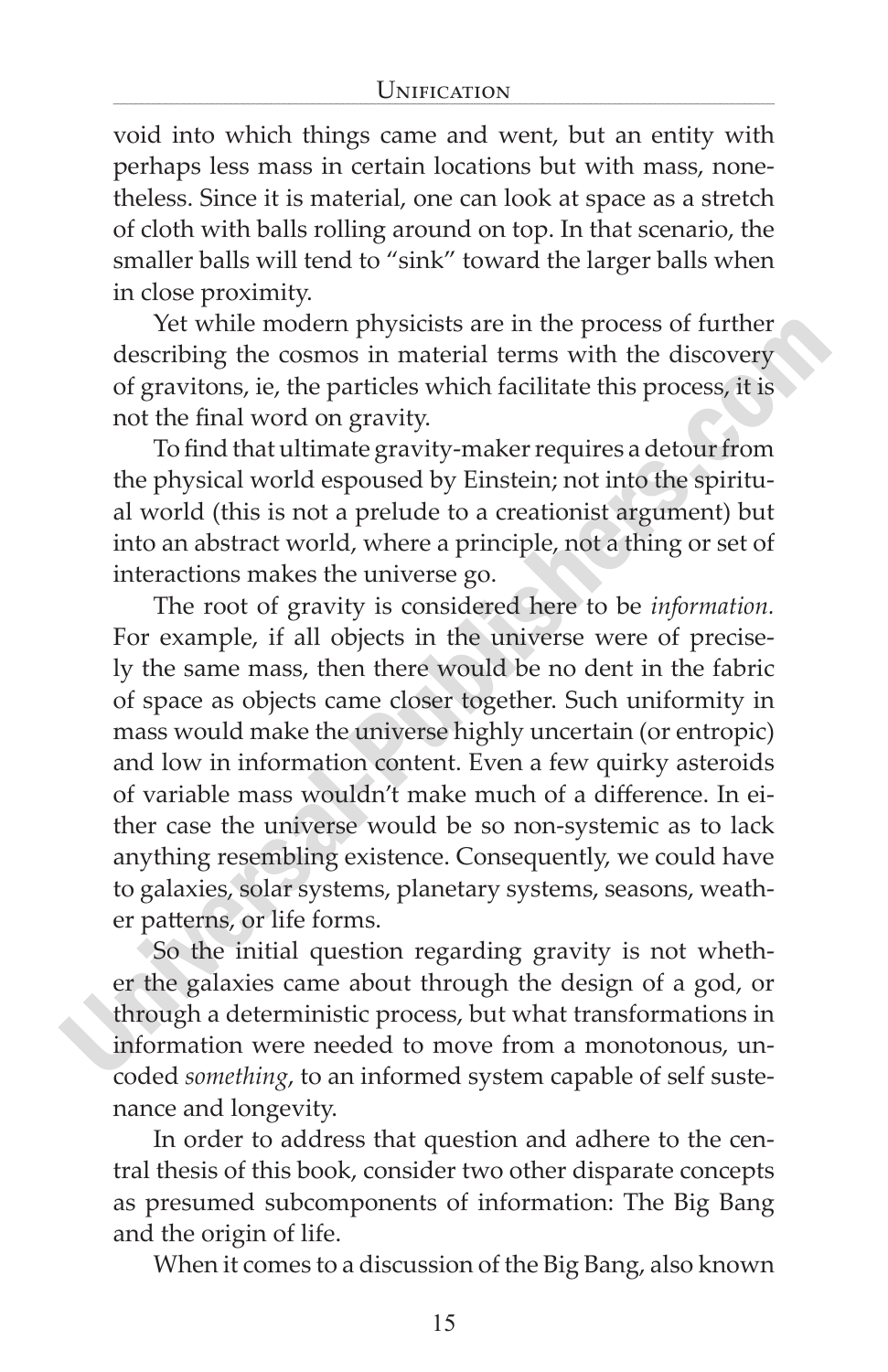as the *moment of creation,* things get tricky. For one thing, the laws of physics as they are now understood, weren't in play at that moment. Actually, nothing was in play - not even the concept of a moment. The question is often asked: "What caused the Big Bang?" This conundrum has been addressed by everyone from theologians intent on proving the existence of God, to physicists in search of the quintessential quantum principle that could explain why this massive explosion, or gradual expansion (depending on which version one accepts) occurred in the first place.

In a sense, the question is ill-suited to a brain like ours, which evolved in an already systematized universe featuring time, space and motion and mass. Another problem is that at the *point* of creation - let's stay away from the word "moment" for the time being - there *was* no space, no time and no distribution of mass to create any sort of object relations. Since, as Einstein demonstrated, time is integrated with space and movement, and since the tiny cosmic egg that eventually gave rise to the cosmos did not expand *into* space, but instead created space as it expanded, then there cannot be said to be a moment of creation. Time came after the Big Bang, so there was no "when," nor any sense of a beginning or an end.

In a sense, that same argument can be applied to a deterministic analysis of causation. In order to have cause and effect, there must be at least two entities. One is an *independent variable*. It acts on a second kind of variable that is typically referred to as *dependent*. But with no mass differentials and no space through which a cause could exert itself, the notion of cause and effect at the point of creation might be considered incongruous as well.

Still, one could ask, even if the prototype universe was not bound by the laws of physics: Isn't there some way to conceptualize what happened at the point of cosmic origin?

Turns out there is one principle that transcends even the pre-expansion domain of physics. It was deemed the "theory that decides" by Werner Heisenberg and while not quite a godhead, it just might fit Einstein's mold of what a God of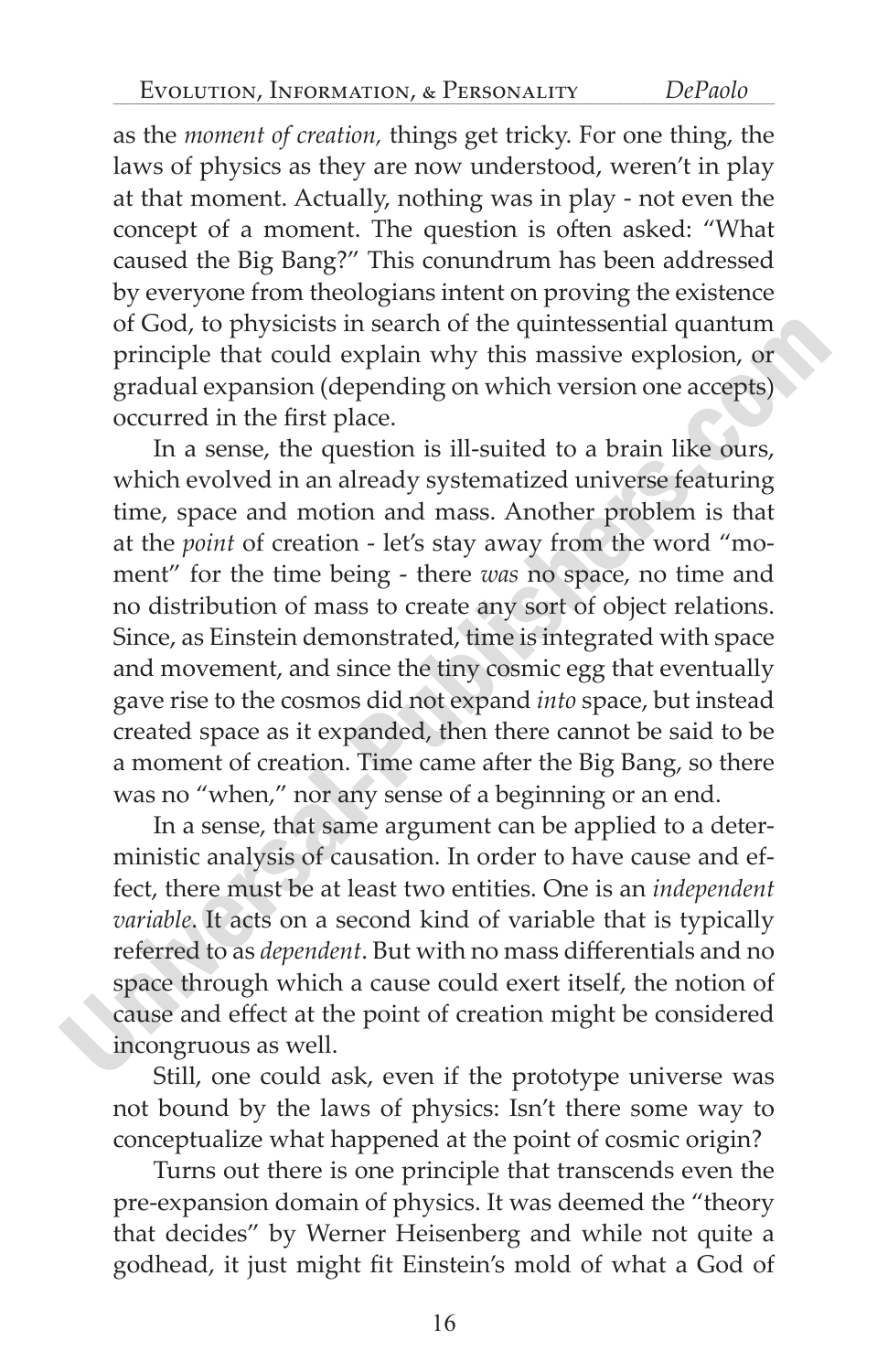#### UNIFICATION

order and law would be: not a figure with a specific height, weight and disposition, but a governing principle that was there from the beginning, will be there at the end, and is responsible for every creation, be it physical, cognitive, linguistic, moral, genetic or biological. It is the fabric that weaves quietly but pervasively through all particles, atoms, elements, chemicals, biological organs and social systems. It is information, and more specifically, the arrangement of items such that they have a systematic combination of synthesis and divergence (or themes and variations) that allows them to continue on, thus allowing for periodic changes without dissolution of the overall integrity of the system.

But why should information content be so important; especially since Einstein also said that energy is what makes the universe go? Indeed, energy is said to be one of only two constants in the entire universe, the other being the speed of light. Since nothing can exceed the speed of light and since energy can never disappear, they would more likely serve as anchor points of the cosmos.

While at face value that would seem to make information less important a factor in the origin and development of all things, a closer look at the relationship between information and energy disconfirms that assumption.

If one were to dig a little deeper and ask whether or why there needs to be a constant such as the speed of light, it might be difficult to come up with an answer. To say; "That's just the way it is" might suffice for the empirically minded research scientist. Yet if one looks for the *why* as well as the *what*, it isn't nearly enough. Since it is reasonable to assume the universe would be different without that constant, it would seem perfectly reasonable to ask why a constant helps make our universe what it is.

The speed of light is a background phenomenon that by its unsurpassable nature, enables other features of the cosmos to vary without undoing the laws that govern motion, time and space. For example, if light could be exceeded, the concept of time would change dramatically. It has been shown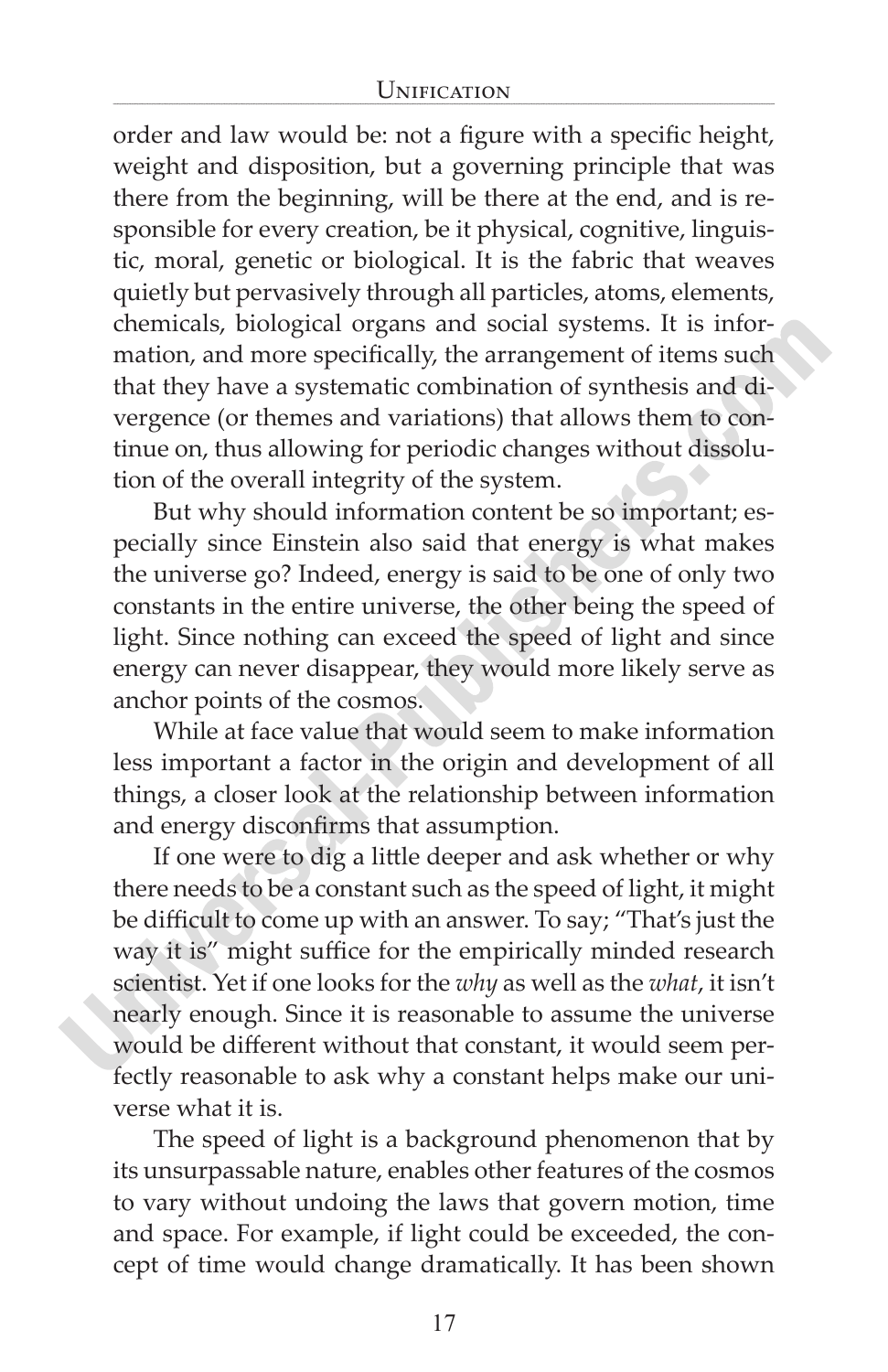that as the speed of any object increases, its mass increases and time begins to slow down. Traveling at the speed of light would preclude aging, cause time to move backwards and increase the mass of objects so much that any creature unfortunate enough to be living in a cosmos without that constant couldn't possibly be born, die, evolve or even travel reliably from one destination to another.

So, constants like the speed of light, and energy conservation provide the stability that allows for variations, and thus give rise to supernovas, emerging galaxies, life forms and higher intelligence.

As will be discussed in more depth later, information is a process with two components; noise and codes. Noise refers to monotony or non-distinctions among the elements contained in the process. Codes refer to novelty, changes, and quirks that pop up - sometimes out of the blue - in accord with the probabilities that govern the quantum world. Yet these quirks can be assimilated by the whole. In other words, with change and constancy comes not only information, but also maintenance of the overall integrity of the system.

Are there processes that contain no information? Perhaps, but none that we can see, because in order to exist and continue existing, any item or object must have this combination of synthesis and system-friendly divergence. If all it does is change, it will never develop into something permanent. It if has only constancy, it cannot grow, evolve or sustain its energy because, as discussed earlier, energy and information are connected.

Any system that is flat, ie has no variances, is said to be in a state of entropy (which means decay). It will still have potential energy, but absent a code, that energy cannot be expressed without an outside source introducing variance, or a new code into the process.

When an item or object has a built-in capacity for systemfriendly variation, including mutations, adaptations, learning capacities and other malleable features, or in the case of inanimate objects, if its mass includes differentials among atoms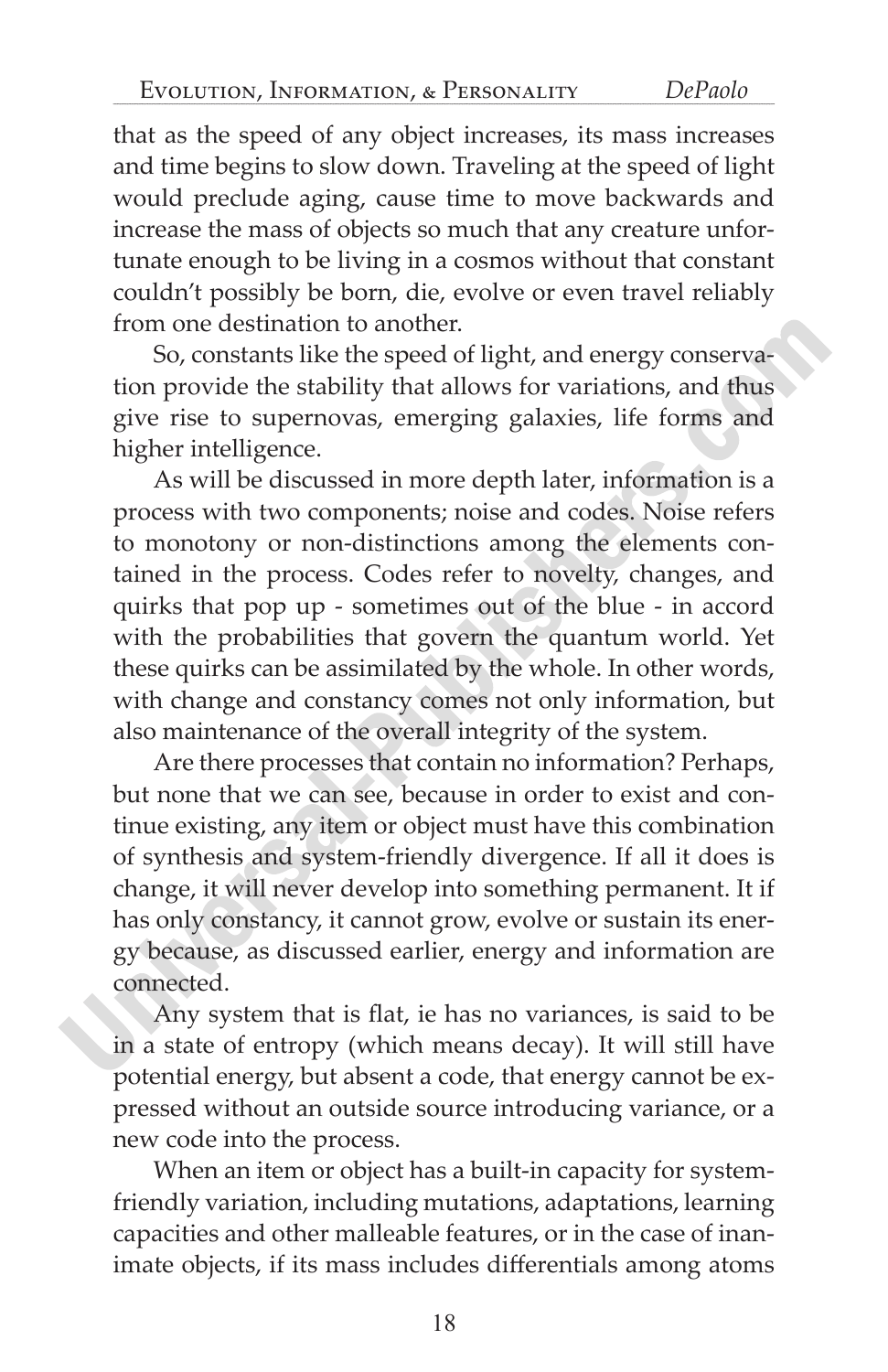(as all objects do, with a nucleus serving as constant, and with variations in the form of neutrons and protons providing the codes) then the item or object will have manifest energy.

Therefore, any item with information also has a capacity to express energy. If it's in a state of entropy it cannot. All systems in nature tend to run down to a state of entropy, but the rate at which this occurs will differ, and it is the resources available to postpone entropy (specifically its informationsustaining content) that determine the existence, viability, and resilience of any given entity. In psychological terms, all the positive experiences we refer to, such as creativity, fulfillment, and success result from the byplay between energy and entropy - as Freud stated long ago.

When it comes to discussing the origin of the universe, even astrophysicists have difficulty coming to grips with what happened at the point of creation. They do agree on some things; for example that the proto-universe was incredibly small, incredibly hot and incredibly massive. Yet even within this agreed-upon set of assumptions, questions remain.

It is perfectly understandable that the entity would be hot. After all, particles move, and with very little space they would have to move very rapidly. That would have led to regular collisions. When that happens, the accumulation of mass becomes intense but also fleeting. Particles will only congeal for brief moments, then break up again, leaving this hot, rapid cosmic egg little more than a plasma-like entity.

Yet if mass is equated with energy, and if mass in the cosmic egg was fleeting, where would the energy come from to create the Big Bang? Furthermore, if the Big Bang created space and time, how could there be a moment when it actually happened? Time is necessary for a transition to occur. Without time, there can be no *before* and *after*.

Beyond that, with almost no space (which, like time, came with the Big Bang rather than preceding it) how would particles expand - from where to where? In effect, the absence of physical laws known today might suggest that the creation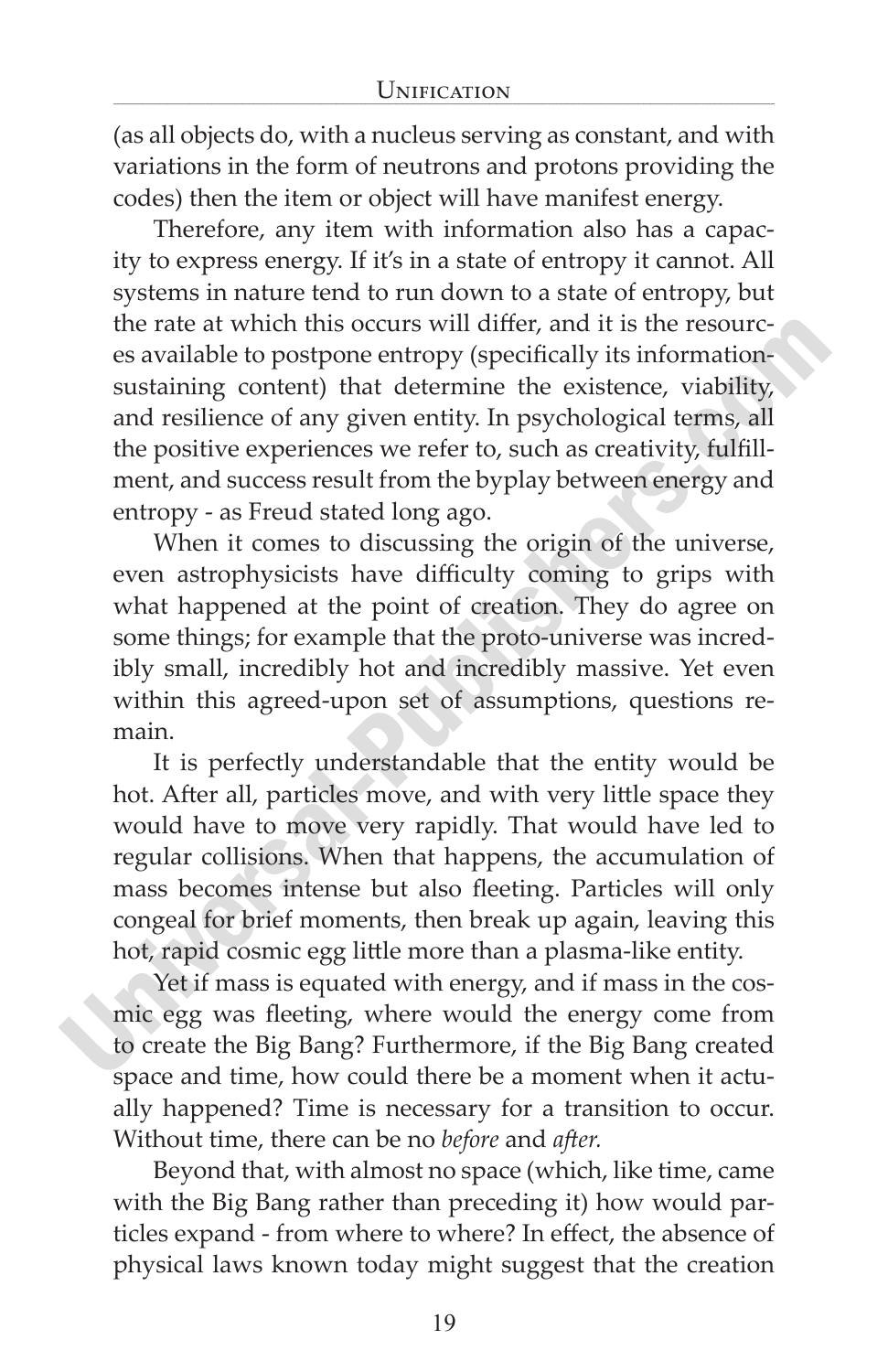of the universe was impossible. Put more succinctly, how does one get something - and a very, big, grand and complex something - from nothing?

Physics does not handle those questions very well, though it might in the future, especially with a fusion between it and Information Theory. The latter not only handles the problem, it simplifies it. It only requires one condition for the emergence of the universe; something that might be called the *creation diff erential*.

This is not a new idea. The great info-cosmologist Heinz Pagels likened the universe to a computer, operating by information principles. Others have looked at it in the form of a set of algorithms, defining, creating and sustaining the cosmos in a way that could be described through mathematical equations. Yet with a few exceptions, little has been written about how the process works. In that regard, consider the following.

Return to the cosmic egg. We know it was hot, and that the heat was caused by a rapid movement of particles, which, due to their speed, could not congeal into more massive particle combines, and due to the heat generated by that very speed, would break up even if they could do so temporarily.

But now let's introduce an "originator" requiring no mass, motion, space, time, beard or sandals, that by its non-material nature, could create, without being part of the creative process - a bridge between physics and transcendence. Let's further assume that *information* is that originator.

In the cosmic egg, suppose a differential cropped up probabilistically. Maybe a small pocket of the pinhead had a slight drop in temperature, which was enough to slow down a few particles whose charges brought them together into a slightly larger particle combine. That in itself would have produced both temperature and mass differentials within the cosmic egg.

With that, other events would have kicked in. For one thing, the more massive particle combine would have begun to attract smaller ones, as gravity began to assert its influence.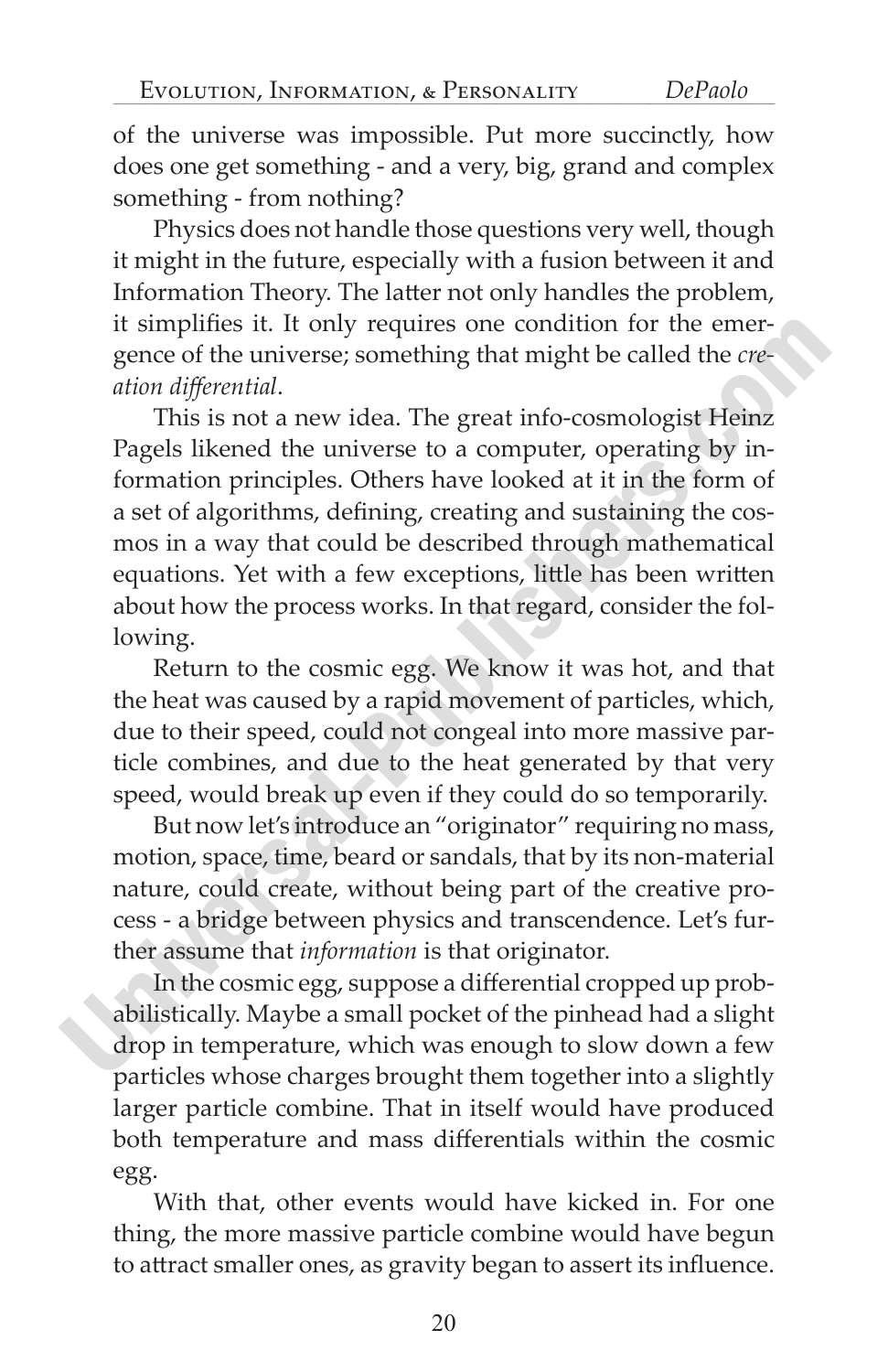#### UNIFICATION

By emerging as an opposing force, gravity would slow down the movement of other particles. That would have made it possible for a few more particles to combine. This would be followed by even more cooling because heat is a function of the speed at which particles and atoms move, and large particles would move more slowly. With that differential in heat, mass and speed, would come an increase in particle to particle influence...or communication. The declining speed of movement inside the egg and the differentials in mass would transform the cosmic egg from a state of extreme uncertainty to one containing a higher information content. That would lead to greater influence of some particles over others, not just by gravity, but also by temperature influence. Furthermore, whatever collisions occurred would be among more resilient particle combines, which would mean the egg was becoming more stable, yet ironically, ready to explode. In other words, the Big Bang could be defined as both the origin of cause and effect and the origin of communication within the egg itself.

Mass would have been the key, because as the mass of particles increased, so would their energy potentials. It's not as if the cosmic egg lacked energy. It had precisely the same quantity of energy that is available in the universe today, because energy is a constant. Yet its energy was not as manifest or focal,. Since the cosmic egg was in a state of entropy, (conceivably because it had run down from a prior existence), it lacked a systemic energy focus. Perhaps the reason why the laws of physics as we know them today only came later was because the cosmic egg was so uniform, non-distinct, flat and uninformed, that its energy was not directed toward a specific locus or toward some physical resolution. In order for universal expansion to happen, the cosmic egg had to first be informed, or encoded. In that context, the term "Big Bang" might reasonably re-named "The First Distinction," which does not require either a creator or a moment in time.

Interestingly, this concept does not lie in the domain of either science or faith. Information is not tangible, though it can be measured mathematically. Yet neither is it spiritual,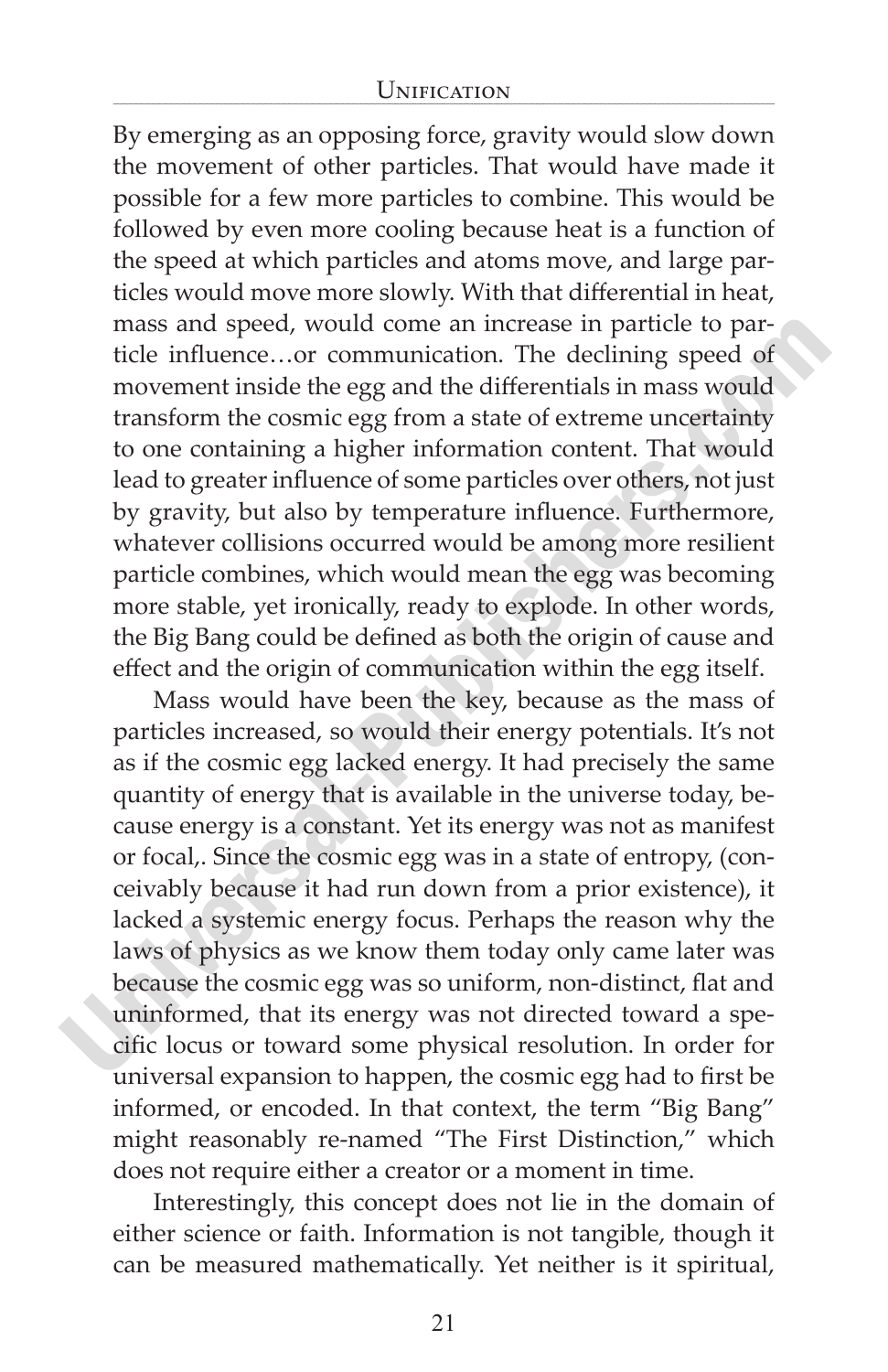because as far was we know it has no will - unless *will* is also a component of information dynamics. (This is an interesting possibility that will be discussed later).

#### *The Subatomic Paradox*

Of course, any theory of the cosmos worth its salt would have to address a prevailing mystery that haunts the house of astrophysics. It is something known as *quantum weirdness*.

What exactly is quantum weirdness? Suffice it to say it is a process in which the behavior of a non living thing (a particle) acts like a living thing, featuring memory and what might be construed as a quasi-homeostasis. The phenomenon was first discovered in an experiment that attempted to send a single photon through a light beam splitter, run the semi-photons through a way station, and re-gathering both halves of the photon at the other end. Initially the researchers figured that if light is a physical entity, it should obey physical laws pertaining to mass, displacement, motion and momentum. More simply put, if you split a photon in half, one part should arrive at the way station on the right, the other at the way station on the left. Interestingly, that's not what happened. Instead the resilient photon somehow managed to reintegrate itself despite being cut in half. In effect, it refused to be broken down any further. Why did the photon "insist" on remaining whole? Perhaps because its non-malleable nature is what holds the universe together - in other words, its constancy makes information and energy possible. If everything could be broken down, the relationship between noise and codes could not exist. Thus there could be no information in the universe, and consequently, no universe.

It might be tempting to say the photon has a mind of its own, except it has no mind, at least in the way one typically defines the word "mind." So what's going on? Is the universe as material as Einstein and Newton surmised, or is it endowed with a fundamental, info-energetic quality that also provides the template for life, emotion and all other aspects of nature?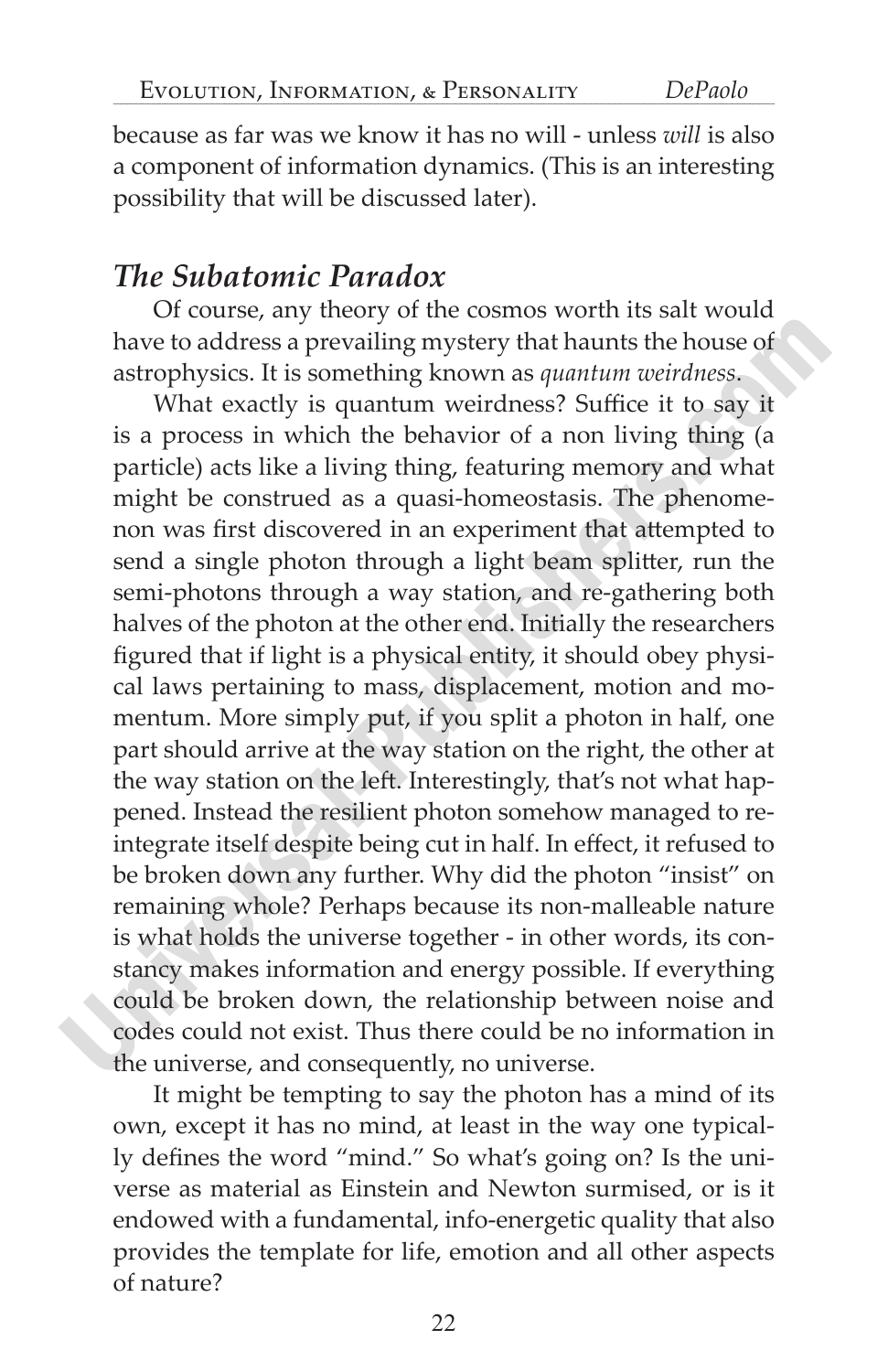One interesting hypothesis comes from a superb writer, Timothy Ferris, who has suggested, somewhat facetiously, that the photon might have some kind of memory of what the universe was upon its inception, and cannot deviate from that state.

 Ferris is a physicist's physicist, but in that account he was inadvertently making the case for an information-based approach to cosmology, which would hold that without a constant (beyond light and energy) there could be no capacity to deviate from that system without everything coming unraveled. As discussed earlier, information is prerequisite to manifest energy, and it is a function of constants and systemfriendly deviations. Without that topography, there would be entropy, no manifest energy, and no capacity for change, growth or movement. Therefore the information-based answer to quantum weirdness would be almost like that of natural selection. To wit; .the reason photons do not break down further is because the universe exists. If everything, including the smallest units of matter, could be broken down further, and all of the cosmos was malleable, it would eventually end up with no information, no manifest energy, no systematic interactions like gravity or electromagnetism, therefore no mass and no….nothing. That suggests quantum weirdness makes the logical, non-weird, lawful aspects of the universe possible. The quantum particle is, in effect, a grounding variable in the same way that grammatical rules enable humans to vary the words, expand and modify and integrate languages without loss of meaning. As Pagels implied, perhaps the world is nothing but a vast and ongoing conversation among bits of information that emerge from (and require) a background of noise- or codeless stability. In other words, the universe has, in the broadest sense of the word, *meaning.*

Such musings on the origin of the universe might seem oblique and complex, but with respect to the origin of life the answer is much simpler. Once again, both the "what" and "why" questions could be asked, this time without need of the mumbo jumbo that comes with discussion of the pre-ex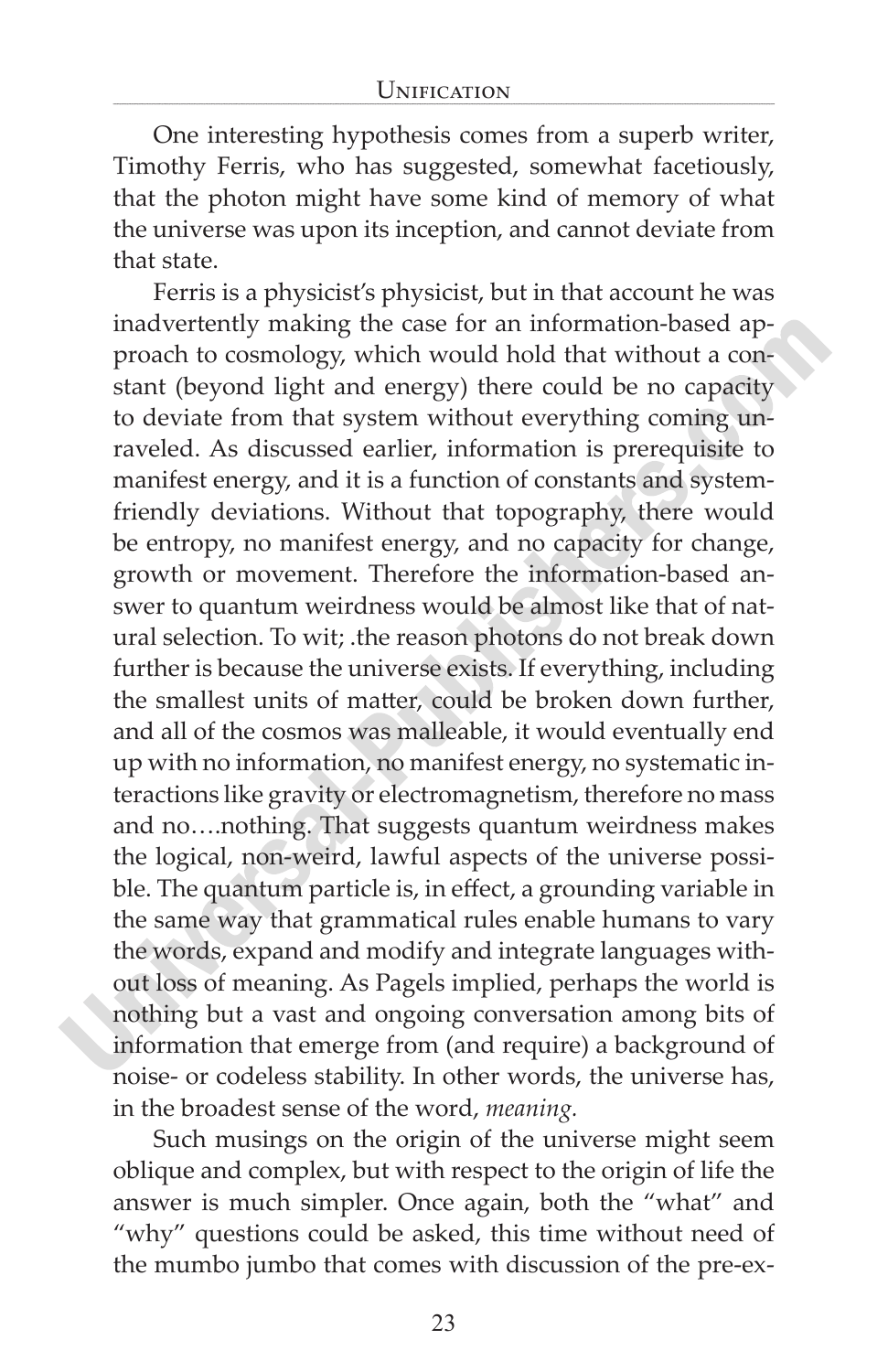pansion universe. We know that chemical bonding in some aquatic milieu led to the origin of the first life forms, but why did these primordial biological factories emerge in the first place? The answer might be surprisingly simple.

In information terms, life is hardly miraculous. In fact the odds on it emerging on earth were pretty fair from the outset. Why? To some extent, the answer lies in a single word - carbon. Carbon is one of the most information-friendly elements on earth, possibly serving roughly the same purpose as the resilient photon particle. The structure of carbon is so redundant, its capacity to attract other chemicals so prolific, that due to its presence, it is almost inconceivable that life would not have evolved on earth at some point.

Despite the variations in form and function among organisms, all have a carbon base. That provides two bio-consonant advantages. First, it is much easier to get chemical complexity with carbon, so that proteins and sugars (which build organs and provide energy respectively) could piggy back on this versatile compound to make a bio-factory.

Second, having such a chemical constant makes mutations more possible and informative, because the stability of carbon allows for the formation of complex chemicals that can change substantially without undoing the integrity of the system.

Once life was underway, propelled as it were, by RNA- DNA communiqués, it is not hard to see why it began evolving rapidly. Genetic mutations are codes manifest within a bio-system, stable enough (mainly due to the carbon base) so that small changes, and sometimes big ones would not undo the way the organism functions.

How does Information Theory coincide with natural selection? At the very least, it complements it, and might supersede it as an explanatory instrument. One way to describe how, is to imagine that an alien came down to earth to observe and take notes on all life forms. The question could be posed: With absolutely no earthly bias, would he be struck more by the differences among organisms or by their simi